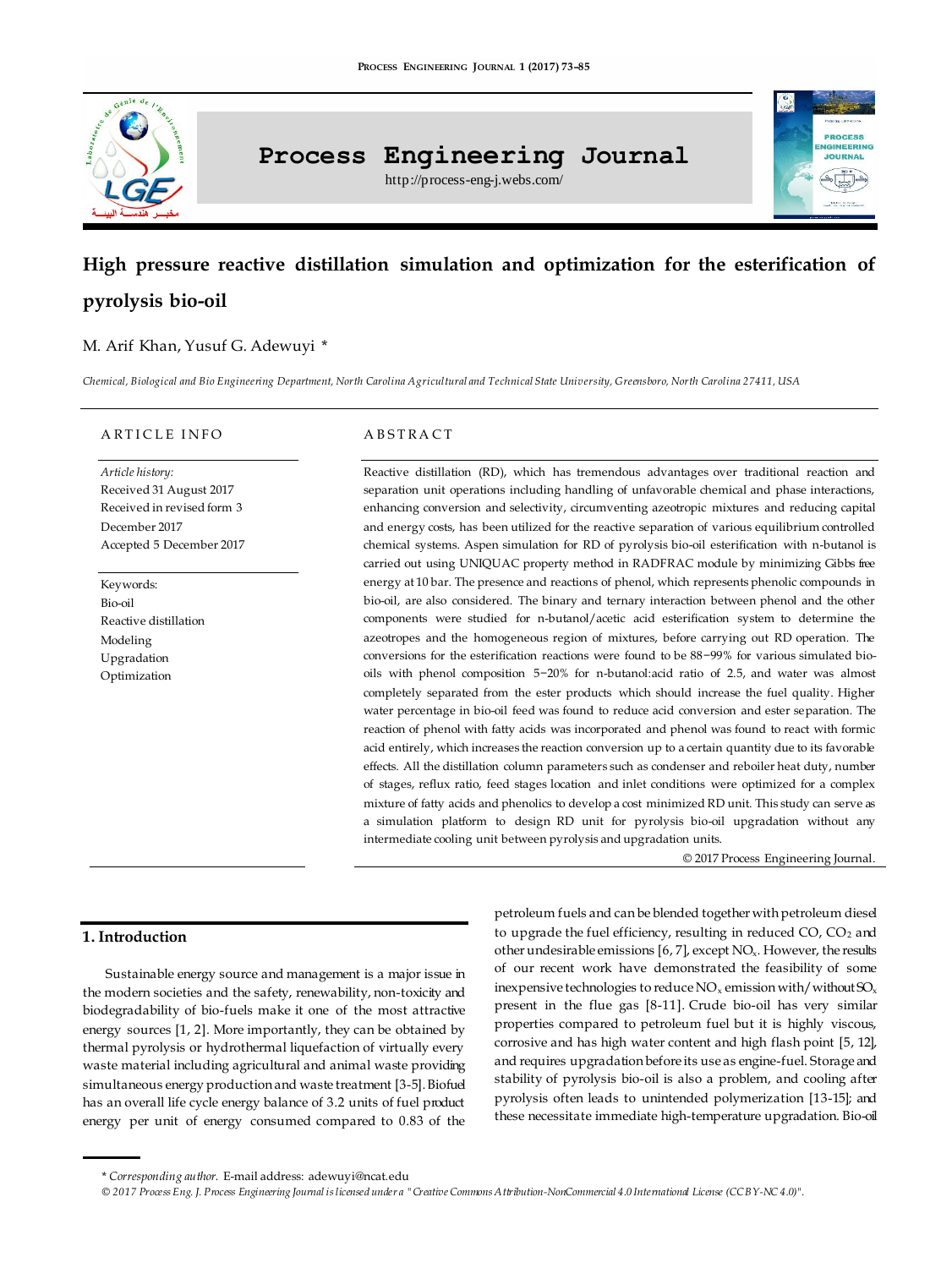upgradation is usually carried out by heterogeneous catalysis in transesterification or esterification reactions [16], and high temperature is also beneficial for increasing reaction conversion, as reported by Banchero and Gozzelino [17]. Heterogeneous catalysis provides tremendous advantages over traditional homogeneous catalysts, where costly separation of the catalysts from the product can affect economic viability of a project [6, 18]. Thermal and hydrothermal treatment of biomass to produces bio-oil is operated at high temperature and pressure [3, 4], thus the heterogeneous catalytic upgradation process at the same condition can avoid intermediate cooling. Although, ion exchange resins are widely used as low-temperature catalyst for esterification [19, 20], it can be very easily deactivated in RD process and thus not suitable for high temperature operation [21]. Single or mixed metal oxides catalyst with higher acid conversion has been recently developed which can withstand high temperature operations [7, 15, 22, 23]. Besides upgradation, esterification with an alcohol is also reported to be beneficial to pyrolysis oil stability [15, 21]. Although some studies reported upgradation of bio-oil with methanol at both low and high pressure [24, 25], it is highly expensive due to difficulties in methanol-water separation [25] and lower fuel quality of methanol compared to other alcohols [26]. On the other hand, pyrolysis of biooil upgradation in RD under reduced pressure (<0.1 bar) are carried out with n-butanol, ethylene glycol and 2-ethylhexanol, among which n-butanol was shown to have the most potential in utilizing solid acid catalysts [27]. Supercritical alcohol feeding directly to RD column is also another technique for bio-oil upgradation, which has shown some promise for n-butanol [28].

Pyrolysis bio-oil is a very complex mixture of different organic compounds, mainly fatty acids, aldehydes, ketones, phenolics and alcohols [15, 18], which makes separation and upgradation very difficult in traditional chemical operations. A complete reactive separation unit such as reactive distillation in presence of solid catalysts, which also facilitate the separation of water presents in bio-oil in a single operation unit, is of immense interest. In general, the organic compounds in bio-oil are sparingly soluble in water. Hence, the liquid mixture can split into two phases (aqueous and organic) in the reactive distillation column, which is detrimental to further reaction and separation as liquid phase splitting could stop proper mass transfer. Therefore, the molar feed ratio need to be properly chosen by carefully observing the chemical and phase equilibrium (CPE) diagram so that the mixture in the column always stays in the single liquid phase region [29]. The Aspen simulation in conjunction with economic analysis was performed for acetic acid/n-butanol esterification system with 35% water in feed for different hybrid systems, among which single column RD unit was found to be most economically suitable [30]. Regarding design and optimization, three kinds of design techniques were used in RD: topological, heuristics based and optimization based, for feasibility analysis, post design analysis and detailed design, respectively [31]. Two kinds of optimization techniques exist: deterministic and evolutionary, and for a multicomponent RD column design evolutionary approach is best suitable.

The Aspen simulation of RD column considering all the components present in bio-oil is a complex task. Our objective is to first carry out reactive distillation considering only one acid for the simulation and then expand the components to incorporate other short chain and long chain fatty acids, in an evolutionary approach. In our previous work [32], we have modeled and optimized RD for the esterification of a complex fatty acid mixture. Effects of water percentage in bio-oil on reaction conversion and ester separation was discussed and stoichiometric n-butanol flow was found to be optimum. UNIQUAC property method was used as it is the most suitable for esterification of fatty acids [20, 33]. However, the presence and reaction of phenolic compounds (integral part of pyrolysis bio-oil) in the simulation was not considered. Here, modeling of RD for multicomponent simulated bio-oil esterification with n-butanol was carried out using Aspen PLUS V 8.0, where a complex mixture of fatty acids and phenol was considered the biooil. Since pyrolysis bio-oil also consists of alcohols and phenols, they were considered as part of bio-oil in appropriate amount and the nbutanol feed was reduced accordingly. Also, since bio-oil consists of water, it is considered in the bio-oil, which was separated from the esterification products. A typical analysis of pyrolysis bio-oil reveals several chemical compounds [34, 35], where water content varies typically 15% to 40% and a mid-range values of 30% is a good estimation for all the simulation, whereas phenolic composition varies 5−20% and thus inclusion of 10% phenol was considered as part of bio-oil. The simulation results were compared for complex fatty acids esterification with varying amount of phenol in order to understand the effects of phenolic compounds on reactive distillation. Evolutionary modeling and optimization technique was carried out from less complex (acetic acid as bio-oil) to highly complex (fatty acid mixture and phenol) systems, and the RD parameters were optimized using Aspen Sensitivity Analysis, where condenser and reboiler heat duty was minimized to reduce the energy costs by varying input parameters including number of rectifying, reactive and stripping stages, bio-oil and n-butanol feed stage locations, reflux ratio, distillate to feed ratio, and n-butanol to fatty acid feeding ratio, for optimum acid conversion and ester recovery.

#### **2. Simulation frameworks and applied heuristics**

#### *2.1. Heuristics applied for preliminary designs*

Heuristics are 'rules of thumb' that typically do not guarantee best or correct solution but can guide through and shorten the process of obtaining solution of a design problem by providing the short-cut design with reasonable estimates. Here, we applied several heuristics for selecting values of parameters in initial short-cut design. It is a reasonable practice to use a pressure between 1 to 10 bar and any pressure more than 10 bar will create high pressure concern and needs to be properly justified. Operating temperature in industrial processes are kept between 40−250 °C, so that cooling water and high pressure steam (hps) can be used as utilities in condenser and reboiler, respectively, in this range. Below 40°C, special refrigerant and above 250 °C, heating method other than steam increases the costs. It is generally assumed that high pressure will increase column, overhead and bottom temperatures. A pressure drop of 0.5 bar across the column can be safely assumed. Initial reflux ratio of 1.35 times  $R_{min}$  and initial number of stages,  $N = 2.2 \times N_{min}$  can be selected before optimization, where  $R_{min}$  and Nmin are minimum reflux ratio and number of stages, respectively, obtained from Fenske-Underwood equation. For a reacting system, stoichiometric feed is preferable as it reduces costly separation of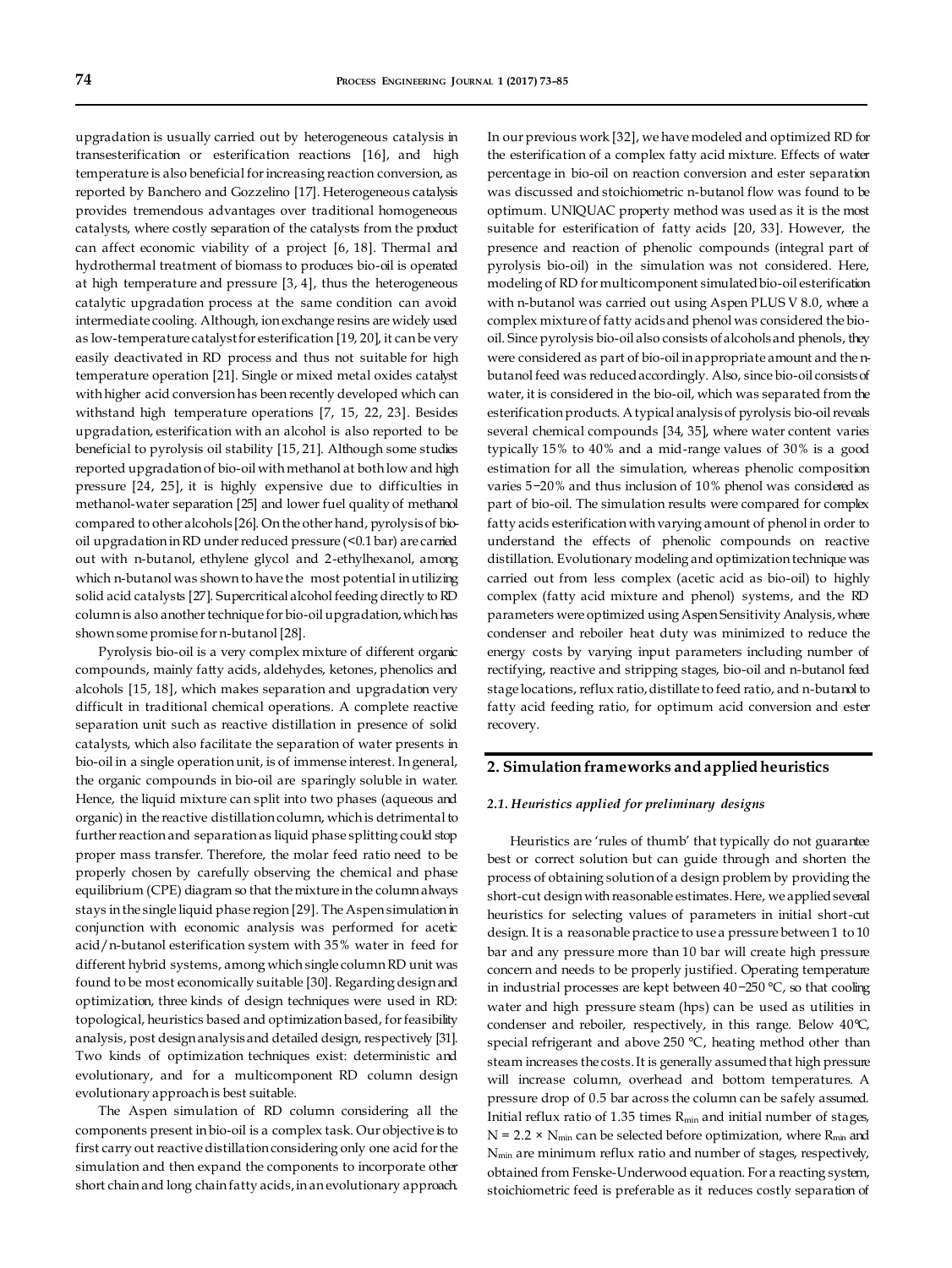unreacted reactants, but a reactant that increases quality of product mixture is sometimes used in excess to drive the forward reactions [36]. Rectifying and stripping sections were fed with saturated liquid and saturated vapor, respectively, at the feed stage condition whenever possible.

#### *2.2. Process simulation steps*

The reaction is simulated in a Reactive Distillation unit (RADFRAC module) in Aspen PLUS. All the components were present in Aspen data-bank except phenyl formate, which was incorporated by "user defined" component option and the properties were estimated from molecular structure. The reaction is incorporated with the RADFRAC distillation unit in equilibrium form (where Aspen will calculate the equilibrium constant by minimizing the Gibbs free energy). In case of known reaction equilibrium constants, the known parameters can be also be provided as input to calculate the reaction products. Because of many complicated interactions between the components, the binary and ternary interactions between the components usually provide a simple guide-step for the initial clue. Aspen Property PLUS was used to observe the binary and ternary interactions between the two or three components, respectively. These interactive diagrams can provide the valuable insight into the possible azeotropes present in the reactive distillation operations. Also, chemical and phase equilibria could be observed to understand the liquid phase separation into two. The presence of a homogeneous region of mixture is vital to the healthy RD operations. This helps to prevent liquid phase splitting resulting in proper mass transfer, which is very important for both reaction and separation. For shortcut distillation column design without any reactions, a pressure was selected first and 0.5 bar column pressure drop was assumed. Then, the column top and bottom temperatures were determined from preliminary simulation and checked whether heat duties can be satisfied and feed stage conditions are close to that of bio-oil received from pyrolysis plant. After selecting best pressure, minimum reflux ratio and minimum number of stages were determined from Fenske-Underwood equation using DSTWU module. Based on the heuristics, actual initial reflux ratio and number of stages were selected and then feed location was optimized. Feed conditions (pressure and temperature) was selected as it entered the feed plate as saturated liquid by using FLASH2 separator module to find bubble point temperature at that pressure for every column simulation. The DSTWU results were used as the initial estimate for DISTL simulation to study the process parameters such as pressure, number of stages, reflux ratio, location of feed stage, distillate to feed ratio and water and n-butanol fraction in feed using Aspen 'Sensitivity analysis' under 'Model Analysis Tools'. Shortcut distillation column was simulated using NRTL as base method for simplicity. The flow diagram in Aspen for reactive distillation was drawn by using Aspen process flow sheet with the RADFRAC Module acting as column performing both reaction and separation. The reaction equilibrium was determined by specifying Aspen to calculate it by minimizing Gibbs free energy. For all the simulations using RADFRAC, UNIQUAC property method was used as the base method for property estimation and missing parameters were estimated by UNIFAC method whenever necessary. The process was further optimized using the 'Design

Specification' and 'Sensitivity Analysis' tools by varying several parameters, which maximize the fractional conversion and separation efficiency. The temperature and composition profile was drawn along the column for different feed mixtures. Ester flow rate and fractional conversion were drawn with alcohol and water feed rates. All the distillation column parameters such as condenser and reboiler heat duty, number of stages, reflux ratio with different inlet condition were studied to develop a completely energy cost minimized RD unit.

## **3. Results and discussion**

#### *3.1. Analysis of the physical properties and interactions*

Although pressure alone does have minimum effect on reaction conversion in esterification in a RD column, increase in pressure results in higher temperature, sometimes required for higher conversions. The relatively high temperature and pressure are also chosen to comply with the previous step pyrolysis and we expect the bio-oil entering the RD from pyrolysis unit will maintain high temperature and pressure, thus avoiding any intermediate cooling or heating operation. Since the reaction is equilibrium controlled, unreacted acid and alcohol are present in some amount with the product and the whole reaction and separation phenomena in RD unit is quite complex. Binary and Ternary interactions between the four components of acid/n-butanol/butyl ester/water system using Aspen Property Plus was previously reported at average column temperature and pressure of 200 °C and 10 bar, respectively [32], which showed the final two products water and ester form a binary azeotrope as well as two reactants acetic acid and n-butanol. Acids do not form any azeotrope with either water or ester and that is why it is easy to separate unreacted acid either from water and ester; nbutanol also forms a minimum boiling binary azeotrope with water. Here, since we are incorporating phenol as a component in our simulations, binary property analysis is performed between phenol (and product phenyl esters) with other components in the system. From the binary y-x diagram in Fig. 1, it can be seen that, phenol and phenyl formate do not create binary azeotrope with any of the components except water, thus they can be easily separated from other components in RD column.

The ternary interaction plots or the residue plots for acid/nbutanol/butyl ester/water systems were also provided previously [32], from where it was evident that no ternary azeotrope is present in this system. At 90 °C, a low-boiling ternary azeotrope was reported to be present in ester-acetic acid-water systems [30], which was eliminated at high pressure and temperature systems reported here. Fig. 2 represents the residue plots of phenol (plots for phenyl esters are similar and thus are not shown) with all components of acetic acid esterification system, which also shows absence of any ternary azeotrope. Residue curve with other acid systems are similar (not shown). Unfortunately, Aspen ternary (residue) plot does not provide arrows in the line for separation direction. But we can guess the direction of the lines from the relative volatility of the components and pure component/binary azeotrope boiling points; normally esters are the least volatile components in esterification systems and will be expected to be found at bottom of the column where temperature is the highest. Hence, phenol or phenolic esters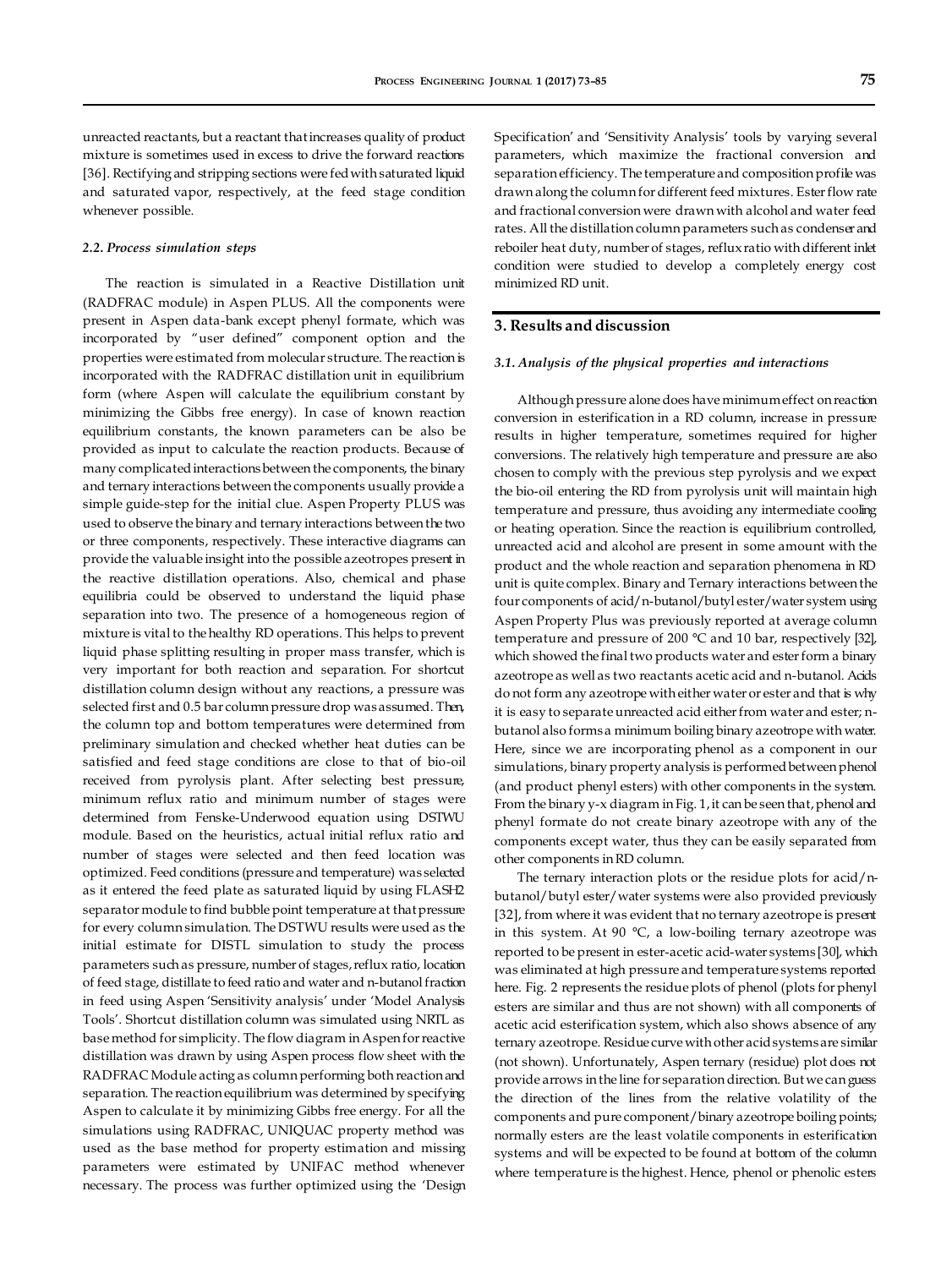

with highest boiling point are the heaviest components expected to present at the bottom products.

**Fig. 1 – Binary y-x diagram by UNIQUAC method using Aspen Properties PLUS at 10 bar and 150-250 °C for: (a) phenol-water, (b) phenol-butanol, (c) phenol-acetic acid, (d) phenol-butyl acetate, (e) phenyl formate-water, (f) phenyl formate-butanol, (g)** 

**phenyl formate-acetic acid and (h) phenyl formate-butyl acetate.**

Ternary plots can be considered as four sides of a quaternary plots, where pure ester and butanol-acid binary azeotrope acts as stable nodes, and pure butanol behaves as saddle point in the presence of reaction [37]. Normally, in RD, the organic compounds are sparingly soluble in water and thus sometimes the liquid mixture can be split into two phases (aqueous and organic) in the reactive distillation column, which is detrimental to our objective since the liquid phase splitting could stop further reaction and separation. Cho et al. reported that there is a high immiscibility region between water and ester at high water concentration [38]. Liquid-liquid equilibria exist for higher water composition [36, 39], thus continuous water removal by RD is beneficial. Residue curve map of lauric acid with methanol (highly soluble in water) or 2 ehylhexanol (sparingly soluble in water) reveals large immiscibility region regardless of alcohol solubility in water [29]. The molar feed ratio should be chosen by carefully observing the chemical and phase equilibrium (CPE) diagram so that the mixture in the column always stays in the single liquid phase region. From this diagram it was clear that bottom right part is the region where liquid-liquid equilibrium region occurs, where the liquid phase split into two and the system is operated in the single liquid phase region (left and upper region).

# *3.2. RD simulation for esterification of bio-oil consisting of fatty acid mixture and phenol*

RD is carried out in the temperature and pressure where distillation is possible and a reasonable reaction conversion and selectivity is attainable [7]. The flow diagram in Fig. 3 for RD is drawn by using Aspen process flow sheet with the RADFRAC Module as the column simultaneously performing both reaction and separation operations. In the RADFRAC, besides conventional distillation input parameters, the reaction parameters can also be incorporated and the reactive stages can be specified. For the simulation, UNIQUAC property method is used as the base method for property estimation. The reaction equilibrium is determined by specifying Aspen to calculate it by minimizing Gibbs free energy.

As mentioned earlier, RD simulation of complex and multicomponent bio-oil is rigorous and we have previously reported simulations for multicomponent fatty acid mixtures as biooil, which was performed using evolutionary procedure from the simplest to more complex systems [32]. Briefly, at first 1 kmol/h of bio-oil is considered as 70% acetic acid and 30% water and the simulation was carried out with stoichiometric amount of n-butanol (0.7 kmol/h). The optimum distillate rate, reflux ratio, alcohol flow rate, percent of water and feed stage location were found by using Aspen 'Sensitivity Analysis' for the optimum overall conversion and separation. The simulation was optimized further for the condenser and reboiler heat duty, and number of stages (reactive, rectifying and stripping) and optimized RD unit for the esterification of acetic acid was achieved. To reduce the amount of unreacted acid with ester products, bio-oil (acid) was reported to be fed into the top section of the column in the literature [6]. We found the conversion to be higher when acid was fed in top reactive stages and n-butanol in middle reactive section, which is in agreement with other reports [20]. The conversion was 76.7% and all the water was separated from the ester product. But some ester was carried away with water due to the presence of azeotrope as well as the unreacted n-butanol with ester (bottom ester recovery was 85.1%) and unreacted acetic acid was found in the top and bottom products in almost equal quantity. The condenser heat duty was -19.32 kW and reboiler heat duty was 17.12 kW. This simulation can provide valuable insight in recovery of acetic acid from waste water when mixed with other components using RD without any pretreatment unit as proposed by Araromi et al. [40] and demonstrated to be most economically viable [30].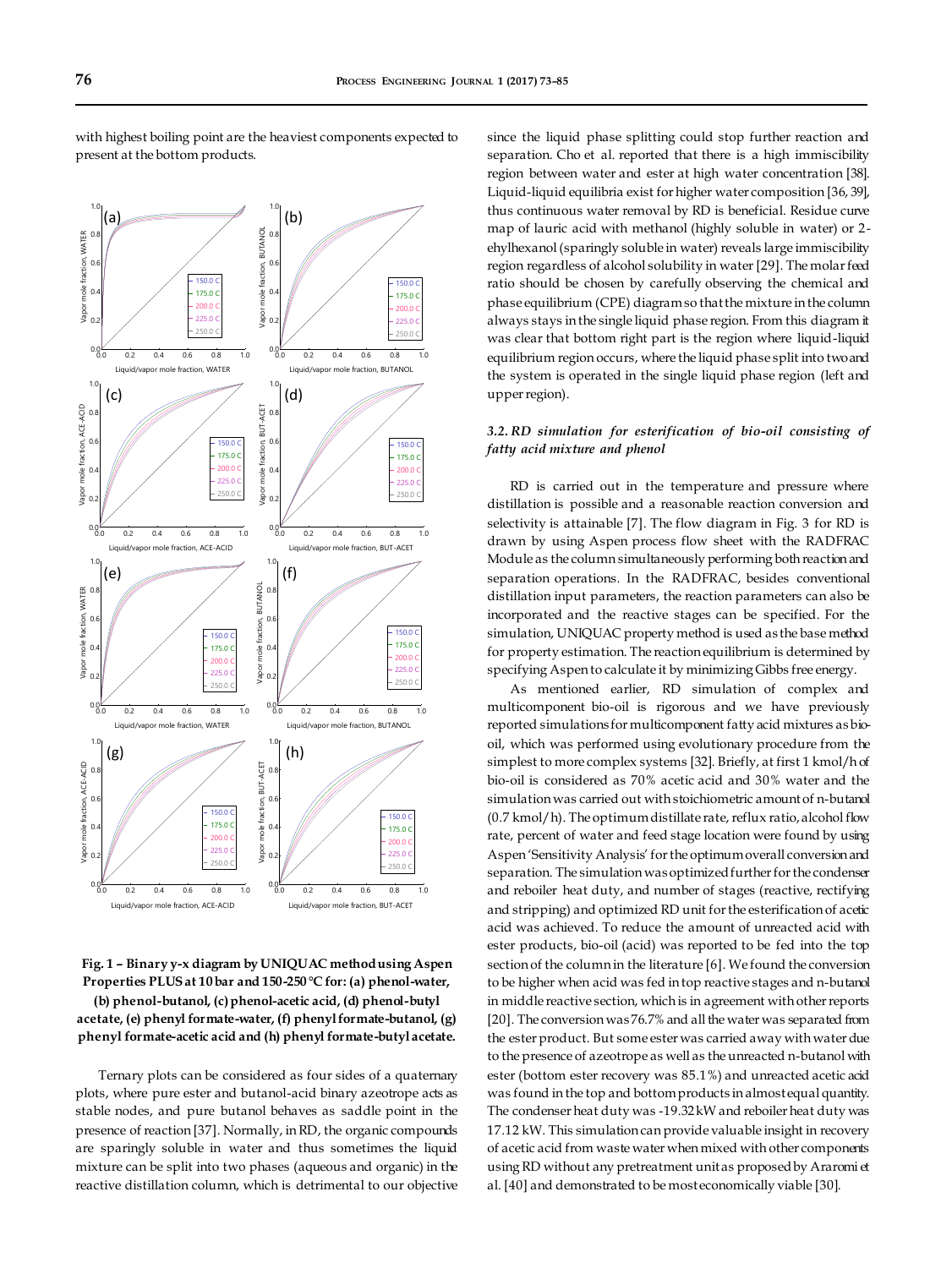

**Fig. 2 – Ternary residue plots by UNIQUAC method using Aspen Properties PLUS at 10 bar: (a) phenol-water-butanol, (b) phenolwater-acetic acid, (c) phenol-water-butyl acetate, (d) phenol-acetic acid-butanol, (e) phenol-butanol-butyl acetate and (f) phenolacetic acid-butyl acetate.**

These optimized results were used for the simulation of bio-oil composed of 30% water, 30% acetic acid, 20% formic acid and 20% propionic acid with stoichiometric amount of n-butanol and further optimization was performed in terms of ester flow rate in bottom and top products, and conversion of acids. Overall conversion was 87.1% and the conversions of acetic, formic and propionic acid were 88.3%, 86.0% and 86.5%, respectively, whereas the ester recovery at bottom were 81.9%, 97.1% and 97.6% respectively. The conversion is higher than the previous simulation, which can be attributed to the higher reaction rates using acid mixtures. The conversion is also higher compared to liquid phase esterification of propionic acid with n-butanol, where the acid conversion was found to be 40−60% for different solid acid catalyst [41]; again validating the superiority of RD process for esterification reactions. Water was completely separated from the ester but the unreacted acids and tiny amount of ester left with water for the presence of binary azeotrope in waterester mixture. The optimum reboiler and condenser heat duty were 23.18 and −24.90 kW respectively.

Finally here, the reactions of phenol with the acids to produce phenyl esters (formate, acetate and propanate) is incorporated to the simulations considering 10% phenol as part of feed stream since significant amount of phenol and phenolic compounds (lignin derived) are present in the pyrolysis bio-oil [3, 4, 42]. The amount of phenolic and other alcoholic compound typically varies 5−20% and 10% phenol in feed stream is a good approximation. Stream results indicate that almost all the phenol reacts with formic acid to form phenyl formate (Table 1). The reaction of acetic/propionic acid with phenol is very slow to be meaningful unlike formic acid, which due to its high reactivity can react with phenol to form phenyl formate [43, 44]. Since, phenol reacts the same way as butanol reacts with acids total n-butanol feed rate was reduced accordingly.



# **Fig. 3 – A typical Aspen PLUS flow diagram of reactive distillation for the esterification of bio-oil with RADFRAC module at pressure 10 bar (circle: temperature in °C, hexagon: pressure at bar and rhombus: total flow rate at kmol/h).**

The simulation including acid mixture and phenol is optimized further in terms of the number of rectifying, reactive and stripping stages, feed stage location, bio-oil compositions and other RD parameters and optimized results are presented in Table 1 (see section 3.6 for a detail discussion). The feed pressure was selected based on their feeding location (9.72 bar and 9.96 bar for bio-oil and n-butanol, respectively) and feed temperature (182 °C and 193 °C for bio-oil and n-butanol, respectively) was calculated at feeding stage condition using Aspen FLASH2 separator module so that feeds are saturated liquid. The overall fractional conversion of the esterification reaction was 95% using 10% phenol, which substantiates the beneficial effects of phenolics in the system. The temperature and composition profile in the column is given in Fig. 4. Steam can be used at reboiler heating as bottom temperature is slightly above 200 °C. It can be seen that in the reactive stages (13−25) the composition of acids steadily decreases and ester composition increases. In the bottom section (stage 23−27) composition of water decreases to zero and above that amount of ester remains low. The abrupt change of composition in stage 13 is due to the introduction of bio-oil feed stream.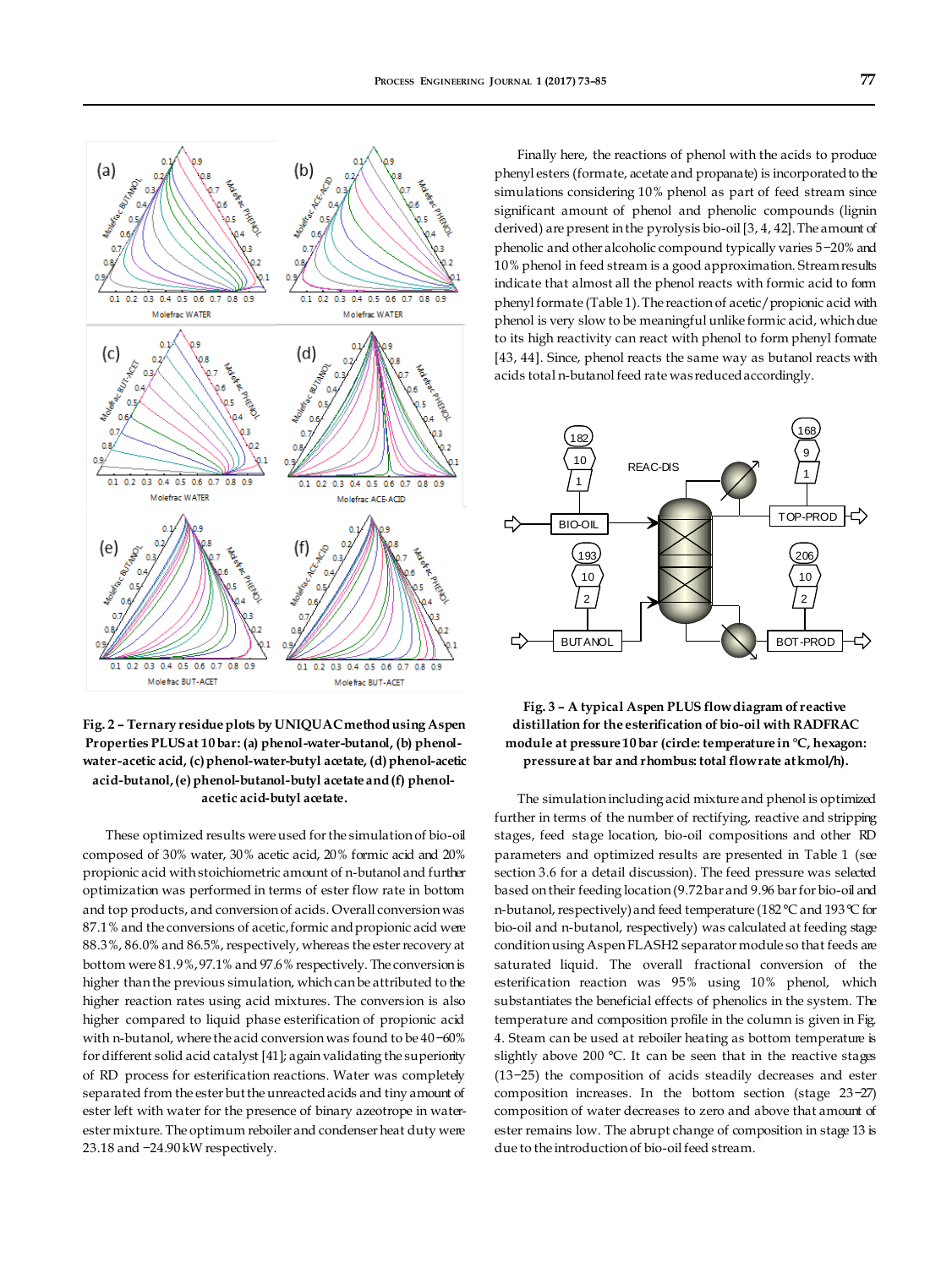|                            | Complex bio-oil (65% acid      | Complex bio-oil (60% acid       | Complex bio-oil (50% acid       |  |  |
|----------------------------|--------------------------------|---------------------------------|---------------------------------|--|--|
| Parameters                 | mixture + $30\%$ water + $5\%$ | mixture + $30\%$ water + $10\%$ | mixture + $30\%$ water + $20\%$ |  |  |
|                            | phenol) with n-butanol         | phenol) with n-butanol          | phenol) with n-butanol          |  |  |
| Pressure, P (bar)          | 10                             | 10                              | 10                              |  |  |
| Column $\Delta P$ (bar)    | 0.5                            | 0.5                             | 0.5                             |  |  |
| Number of Stages, N        | 27                             | 27                              | 27                              |  |  |
| Rectifying stages          | 11                             | 11                              | 11                              |  |  |
| Reactive stages            | 13                             | 13                              | 13                              |  |  |
| Stripping stages           | $\mathbf{1}$                   | $\mathbf{1}$                    | $\mathbf{1}$                    |  |  |
| Feed stage                 | Bio-oil 13, Butanol 25         | Bio-oil 13, Butanol 25          | Bio-oil 13, Butanol 25          |  |  |
| Reflux ratio, RR           | 1.5                            | 1.5                             | 1.5                             |  |  |
| Distillate: Feed ratio     | 0.38                           | 0.38                            | 0.38                            |  |  |
| Condenser type             | Total                          | Total                           | Total                           |  |  |
| Condenser heat duty (kW)   | $-23.88$                       | $-24.15$                        | $-23.92$                        |  |  |
| Reboiler type              | Kettle                         | Kettle                          | Kettle                          |  |  |
| Reboiler heat duty (kW)    | 20.57                          | 20.33                           | 20.20                           |  |  |
| Feed pressure (bar)        | Bio-oil 9.72, Butanol 9.96     | Bio-oil 9.72, Butanol 9.96      | Bio-oil 9.72, Butanol 9.96      |  |  |
| Feed temperature (°C)      | Bio-oil 182, Butanol 193       | Bio-oil 182, Butanol 193        | Bio-oil 182, Butanol 193        |  |  |
| Feed flow rate (kmol/h)    | Bio-oil 1.0, Butanol 1.5       | Bio-oil 1.0, Butanol 1.5        | Bio-oil 1.0, Butanol 1.5        |  |  |
| Butanol (kmol/h)           | 1.5                            | 1.5                             | 1.5                             |  |  |
| Water (kmol/h)             | 0.3                            | 0.3                             | 0.3                             |  |  |
| Acetic acid (kmol/h)       | 0.3                            | 0.3                             | 0.3                             |  |  |
| Formic acid (kmol/h)       | 0.2                            | 0.2                             | 0.15                            |  |  |
| Propionic acid (kmol/h)    | 0.15                           | 0.1                             | 0.05                            |  |  |
| Phenol (kmol/h)            | 0.05                           | $0.1\,$                         | 0.2                             |  |  |
| Top temperature (°C)       | 168.1                          | 167.2                           | 167.5                           |  |  |
| Top flow rate (kmol/h)     | 0.95                           | 0.95                            | 0.95                            |  |  |
| Butanol (kmol/h)           | 0.003                          | 0.004                           | 0.023                           |  |  |
| Water (kmol/h)             | 0.783                          | 0.829                           | 0.796                           |  |  |
| Acetic acid (kmol/h)       | 0.02                           | 0.006                           | $\boldsymbol{0}$                |  |  |
| Butyl acetate (kmol/h)     | 0.086                          | 0.081                           | 0.111                           |  |  |
| Formic acid (kmol/h)       | 0.019                          | 0.002                           | 0                               |  |  |
| Butyl formate (kmol/h)     | 0.017                          | 0.011                           | $\boldsymbol{0}$                |  |  |
| Propionic acid (kmol/h)    | 0.013                          | 0.011                           | 0.004                           |  |  |
| Butyl propionate (kmol/h)  | 0.008                          | 0.005                           | 0.003                           |  |  |
| Phenol (kmol/h)            | 0                              | 0                               | 0.003                           |  |  |
| Phenyl formate (kmol/h)    | 0                              | $\boldsymbol{0}$                | $\boldsymbol{0}$                |  |  |
| Phenyl acetate (kmol/h)    | $\mathbf{0}$                   | $\boldsymbol{0}$                | 0.001                           |  |  |
| Phenyl propionate (kmol/h) | 0                              | 0                               | 0.009                           |  |  |
| Bottom temperature (°C)    | 201.1                          | 205.4                           | 211.4                           |  |  |
| Bottom flow rate (kmol/h)  | 1.55                           | 1.55                            | 1.55                            |  |  |
| Butanol (kmol/h)           | 0.972                          | 1.024                           | 1.143                           |  |  |
| Water (kmol/h)             | 0.092                          | 0.042                           | $\boldsymbol{0}$                |  |  |
| Acetic acid (kmol/h)       | 0.008                          | 0.004                           | $\boldsymbol{0}$                |  |  |
| Butyl acetate (kmol/h)     | 0.186                          | 0.209                           | 0.187                           |  |  |
| Formic acid (kmol/h)       | 0.005                          | 0.002                           | $\boldsymbol{0}$                |  |  |
| Butyl formate (kmol/h)     | 0.109                          | 0.085                           | 0                               |  |  |
| Propionic acid (kmol/h)    | 0.01                           | 0.003                           | $\mathbf{0}$                    |  |  |
| Butyl propionate (kmol/h)  | 0.118                          | 0.08                            | 0.033                           |  |  |
| Phenol (kmol/h)            | $\boldsymbol{0}$               | $\mathbf{0}$                    | 0.035                           |  |  |
| Phenyl formate (kmol/h)    | 0.05                           | 0.1                             | 0.15                            |  |  |
| Phenyl acetate (kmol/h)    | $\boldsymbol{0}$               | $\boldsymbol{0}$                | $\mathbf{0}$                    |  |  |
| Phenyl propionate (kmol/h) | $\boldsymbol{0}$               | $\boldsymbol{0}$                | 0.002                           |  |  |

|  |  | Table 1 - Optimized parameters for the reactive distillation of bio-oil with n-butanol with varying composition of phenol. |  |  |  |  |  |
|--|--|----------------------------------------------------------------------------------------------------------------------------|--|--|--|--|--|
|--|--|----------------------------------------------------------------------------------------------------------------------------|--|--|--|--|--|

# *3.3. Optimization of non-reactive and reactive stages and the locations of feed stages*

The number of rectifying, reactive and stripping stages ( $N_{\text{r}\omega}$ ) N<sub>rea</sub> and N<sub>str</sub>, respectively) are optimized based on the effects on overall fatty acid conversion, ester recovery at bottom and heat

duties at condenser and reboiler as shown in Fig. 5. It can be observed that conversion increases initially with  $N_{\text{rec}}$  and then the increment levels around 96%, whereas ester separation and heat duties remain constant (Fig. 5a). Higher N<sub>rec</sub> produces better separation between water and unreacted acid/butanol and drives them downward, thus increasing the conversion. But increase in number of stages without much improvement in conversion or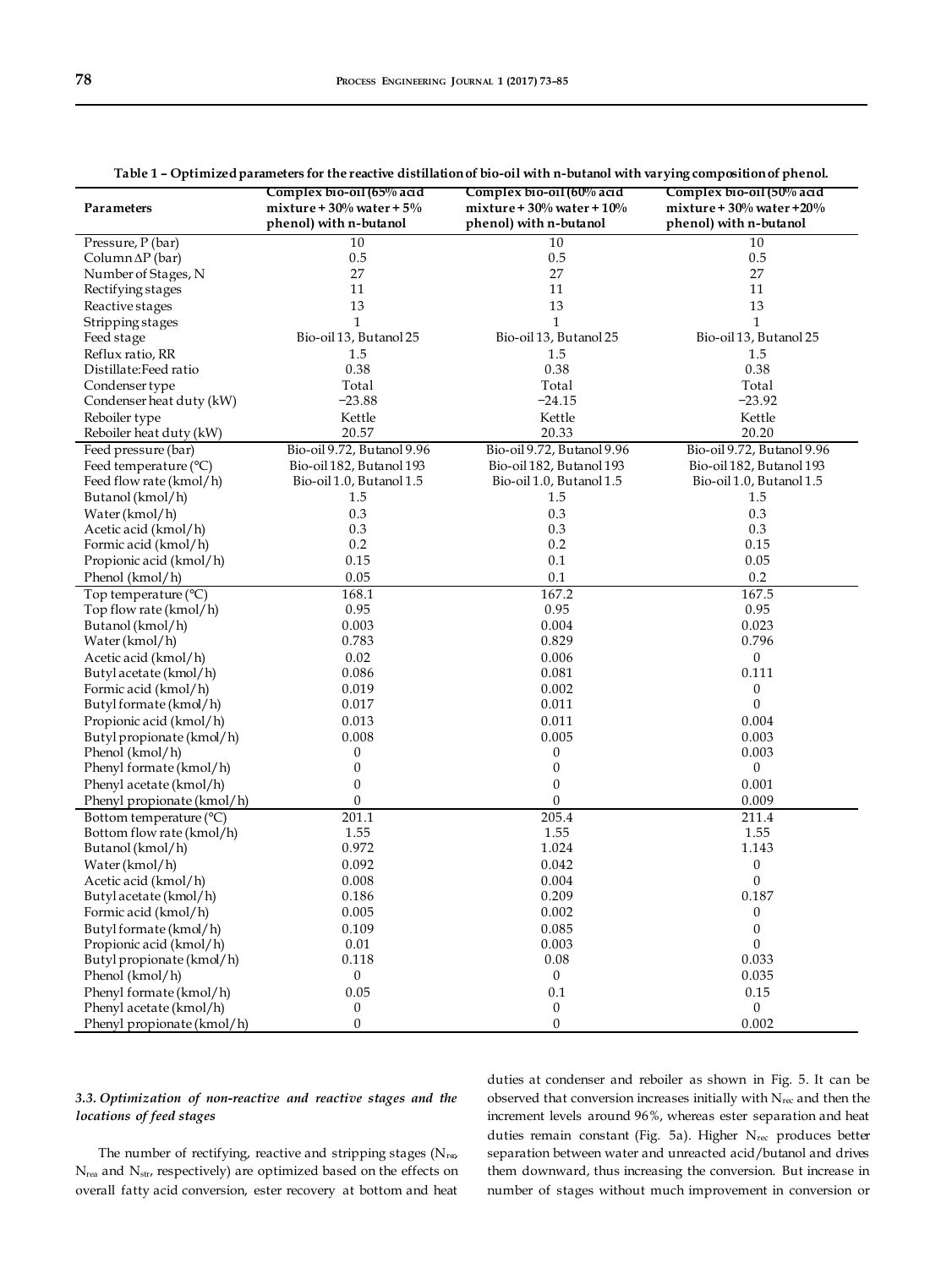separation will result in higher capital costs, and hence, 11 rectifying stages are selected as optimum. On the other hand, highest conversion of around 95.3% was found for  $N_{\text{rea}} = 11$  to 13, which becomes steady after 13<sup>th</sup> stage but ester separation continues to increase with increasing  $N_{\text{rea}}$  (Fig. 5b), which prompted us to choose 13 reactive stages as optimum. Lastly, increase in  $N_{str}$  is found to be detrimental to reaction conversion (Fig. 5c), as opposed to the low pressure acetic acid esterification RD simulation [33, 45], where lower N<sub>rec</sub> and higher N<sub>str</sub> was mentioned to be needed. This is probably due to the fact that higher  $N_{str}$  separates butyl esters from phenyl esters and send them back to the reactive section, thus driving the reaction equilibrium backwards. It was also reported that higher  $N_{str}$  are required to costly ultra-purification of the ester products [20, 30]. With higher N<sub>rea</sub>, more esters are produced and necessity for higher N<sub>str</sub> reduces [30]. Thus only one stripping stage was considered, which makes  $N_{total} = 27$  for optimum simulations. The fairly constant heat duties found for varying  $N_{\text{rec}}$ ,  $N_{\text{rea}}$  and  $N_{\text{str}}$ is also in contrast with the study of low temperature n-butyl acetate RD process, where heat duties were found to increase with increasing number of any of the stages [45].



**Fig. 4 – Composition and temperature profiles of the constituents in the reactive distillation column for the esterification of**  complex bio-oil consisting of fatty acid mixture, phenol and **water (30% acetic acid, 20% formic acid, 10% propionic acid, 10% phenol and 30% water).**

Another important parameter is the respective feed stage location of bio-oil and alcohol, as concentration of reactants changes based on feed stage location, the highest concentration of reactants should be ensured in the reactive section for higher conversion [45]. Although pure acetic acid (no water) and n-butanol was fed together based on their relative boiling points for high conversion [38]; since bio-oil consists of 30% water in our case, it was fed in upper stage above butanol. Optimum bio-oil and alcohol feed stage locations just above and below the reactive zone, respectively, are considered best for bio-oil esterification [21], contrariwise to the RD for acetalization of aldehydes, where both aldehyde and alcohol were fed in upper section [46].

Fig. 6a shows the effect of bio-oil feeding location on overall acid conversion, bottom ester recovery and heat duties. When bio-oil is fed into  $11<sup>th</sup>$  stage (rectifying section), the conversion and ester recovery were 92% and 83%, respectively. Acid conversion increased when bio-oil was fed into any of the stages below (about 96% when bio-oil fed into 15<sup>th</sup> stage) but ester separation decreased slightly to 82.4%. Therefore, first reactive stage (13<sup>th</sup>) was considered optimum for bio-oil feed location. Similarly, optimum acid conversion (95.2%) and ester separation (83%) were obtained when n-butanol was fed into 25<sup>th</sup> stage (Fig. 6b). For the stages above that, although acid conversion was little higher (for example 95.3% at 23rd stage), ester separation was lower (82.3%). Optimum n-butanol stage location is unlike low pressure (1 bar) n-butyl acetate synthesis by esterification, where acetic acid and n-butanol was fed together above the reactive section as optimum configuration [20]. Thus, first and last reactive stages ( $13<sup>th</sup>$  and  $25<sup>th</sup>$ , respectively) were selected to be optimum location for bio-oil and n-butanol feeds, respectively.



**Fig. 5 – Effects of the number of (a) rectifying, (b) reactive and (c) stripping stages on overall acid conversion, bottom ester recovery and heat duties for reflux ratio (RR) and distillate to feed ratio (D:F) of 1.5 and 0.38, respectively**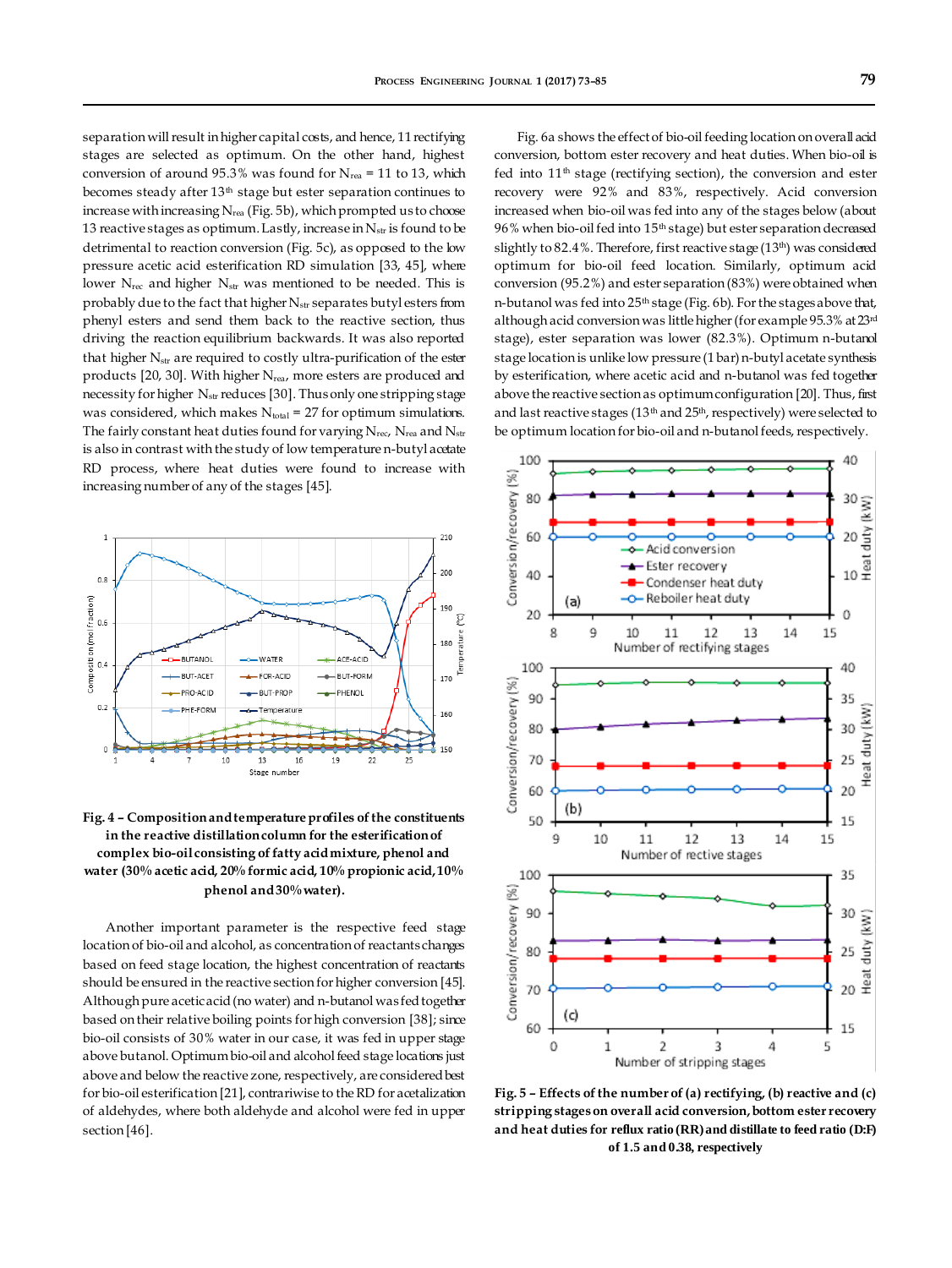

**Fig. 6 – Effects of (a) bio-oil and (b) n-butanol feed stage location on conversion of acid, ester recovery and heat duties for the reactive distillation of bio-oil (11 rectifying stages, 13 reactive stages and 1 stripping stage).**



**Fig. 7 – Effects of (a) Reflux ratio (RR) and (b) distillate to feed ratio (D:F) on conversion of acid, ester recovery and heat duties for the reactive distillation of bio-oil with 27 total stages.**

# *3.4. Optimization of reflux ratio (RR) and distillate to feed ratio (D:F)*

In RD column, high reflux ratio (RR) produces high conversion but it reduces separation efficiency as well as increasing energy costs [46]. In contrast, although low RR is favorable for separation efficiency and energy demand it reduces reaction conversion [17] and optimization of RR is required. High number of stages and RR of 1.8 to 2.2 is found to be suitable for RD of transesterification reaction [47]. Effects of varying RR is provided in Fig. 7a, which shows an increase of conversion from 88.5% (for RR = 1.2) to about 95.7% (for  $RR = 1.6$ ) and reduction in ester separation with increase in RR. Condenser and reboiler heat duties are highly sensitive to RR, as they increase almost linearly with increasing RR because higher RR allows high amount of liquid back into the RD column. It should also be noted that water percent at bottom product increases with higher RR (6% of total water at RR = 1.8). Increase in conversion and energy requirements with higher RR is in accordance to literature study involving oleic acid esterification [33]. The increase in conversion with increasing RR up to an optimum point (95.7% at RR= 1.6) and the slight decrease afterwards (95.3% at RR 1.7 and 95% at  $RR = 1.8$ ) is in accordance with propyl-propionate esterification

reported by Altman et al. [48]. Thus, optimization in RR is a tradeoff between conversion and separation/energy requirement and hence, a mid-range value of 1.5 was selected as optimum.

Fig. 7b is shows the effects of distillate to feed ratio (D:F) on acid conversion, ester recovery and heat duties for the optimization of D:F. Although acid conversion continues to increase with increasing D:F (91.5% for D:F of 0.34 to 97% for D:F of 0.42), ester recovery at bottom feed decreases dramatically (86.2% to 75.1%). At higher D:F (>0.38), as distillate flow rate increases, more esters can be driven towards the top product by the phenolics due to the volatility differences. Percent of water in bottom product was high for lower D:F (5% of total water for D:F =  $0.34$ ), which reduces with higher D:F as higher distillate rate creates more leverage for the water to go to the top product. Observation regarding ester recovery is in line with literature that D:F has tremendous influence on product purity for esterification RD [29]. Higher D:F also increases energy requirements at both reboiler and condenser by putting back more liquid into the column which needs to be re-separated. Thus, a middle value of 0.38 was selected as optimum D:F, which optimizes between acid conversion and ester recovery/heat duties. This lower optimum D:F is very different from RD simulation without phenol (D:F  $\sim$  0.6) reported earlier [32] or other literature reports (D:F  $\sim$  0.5) without phenol [36].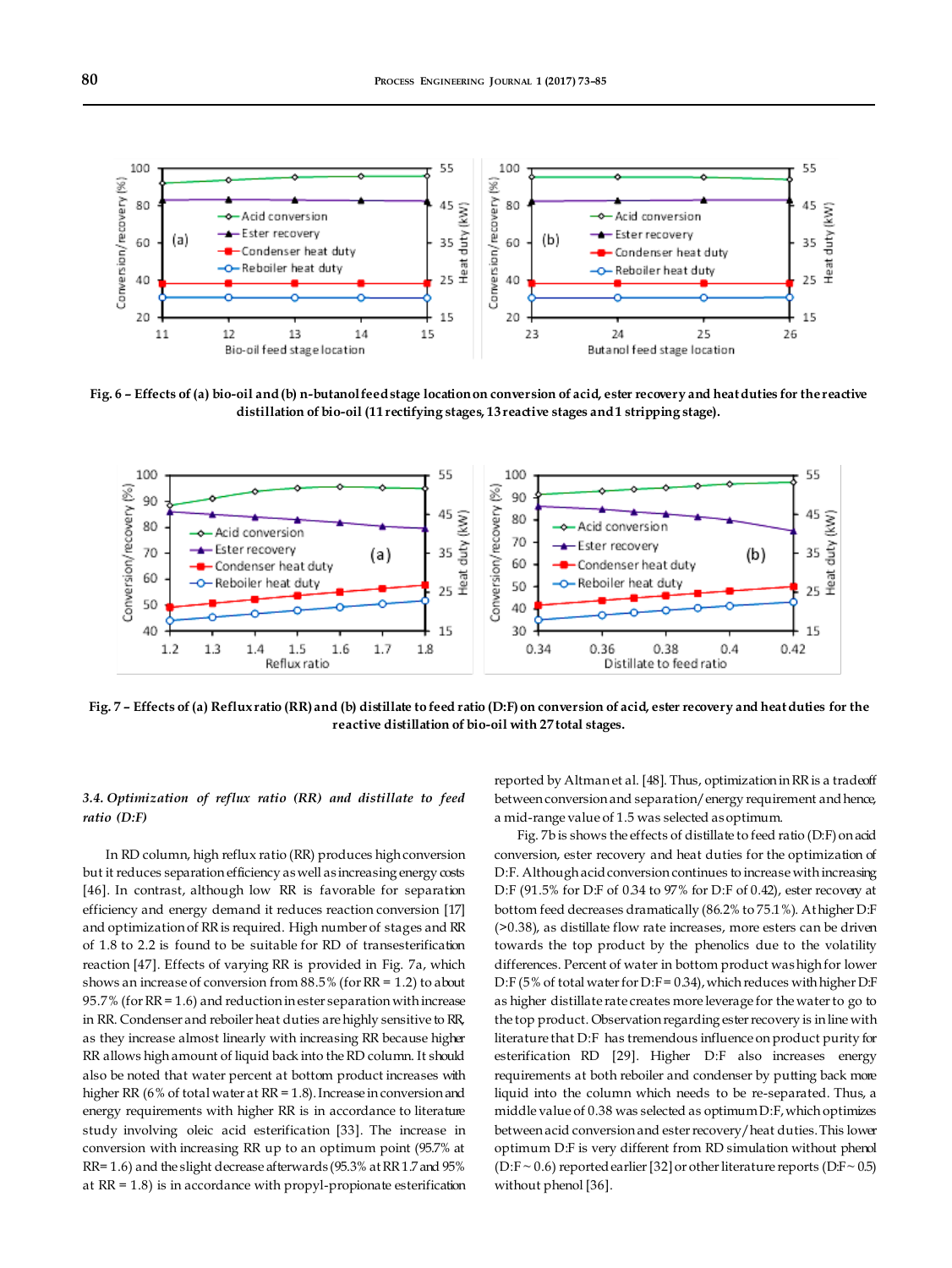

**Fig. 8 – Effects of (a) molar ratio of butanol used and total fatty acid, (b) water mole percent in bio-oil, and (c) phenol mole percent in bio-oil on overall acid conversion, bottom ester recovery and heat duties for RD of bio-oil consisting of 0.3 kmol/h acetic acid, 0.2 kmol/h formic acid and 0.1 kmol/h propionic acid.**

# *3.5. Effects of butanol to acid feeding ratio (B:A) and bio-oil composition*

Amount of n-butanol and feeding ratio of butanol to acid (B:A) is an important factor for acid conversion and ester recovery, which should be optimized in RD process design. High amount of alcohol is said to be necessary in breaking azeotrope [49] that also drives up the conversions [33, 36]. To investigate this possibility, the effects of B:A is presented in Fig. 8a, where acid conversion was found to increase with increasing butanol flow rate (or B:A). Conversely, ester separation decreases dramatically with increasing butanol flow  $(87\%$  to 78% for B:A = 2.0 to 2.8, respectively), due to fact that increasing butanol in the column which primarily separated at bottom product drives some esters toward the top product and reduces ester separation at bottom. Heat duties also increases steadily with increasing B:A as more butanol flow rate drives up the separation energy requirements. Negligible amount of n-butanol  $(-0.4%$  of unreacted) was at the top product with water, which is desirable and the presence of esters (by acting as internal entrainers [38]) is probably responsible for this high separation of n-butanol. It should be noted that butanol is a high value fuel [26] and its presence in high quantity (unreacted due to use in excess) in the bottom will not affect fuel quality of bottom products.



**Fig. 9 – Effects of constituent fatty acid mole percent on overall acid conversion, bottom ester recovery and heat duties: (a) formic acid, (b) acetic acid and (c) propionic acid (n-butanol 1.5 kmol/h, water 0.3 kmol/h and phenol 0.1 kmol/h).**

It has also been reported that the higher reaction conversion in RD is due to continuous product removal and higher water percent in bio-oil which makes RD process more expensive [30]. To investigate the effects of water percent in bio-oil, acid conversion, ester separation and heat duties are plotted with varying water percent in Fig. 8b, by keeping all other RD and feed conditions constant. The conversion and separation both exhibit a maximum value (95.2% conversion and 83% recovery) when bio-oil constitutes around 30% water, which is similar to our previous observation without the inclusion of phenolics [32]. Higher amount of water drives up the backward reaction and hence, can reduce the conversion. The reason behind the lower conversion with lower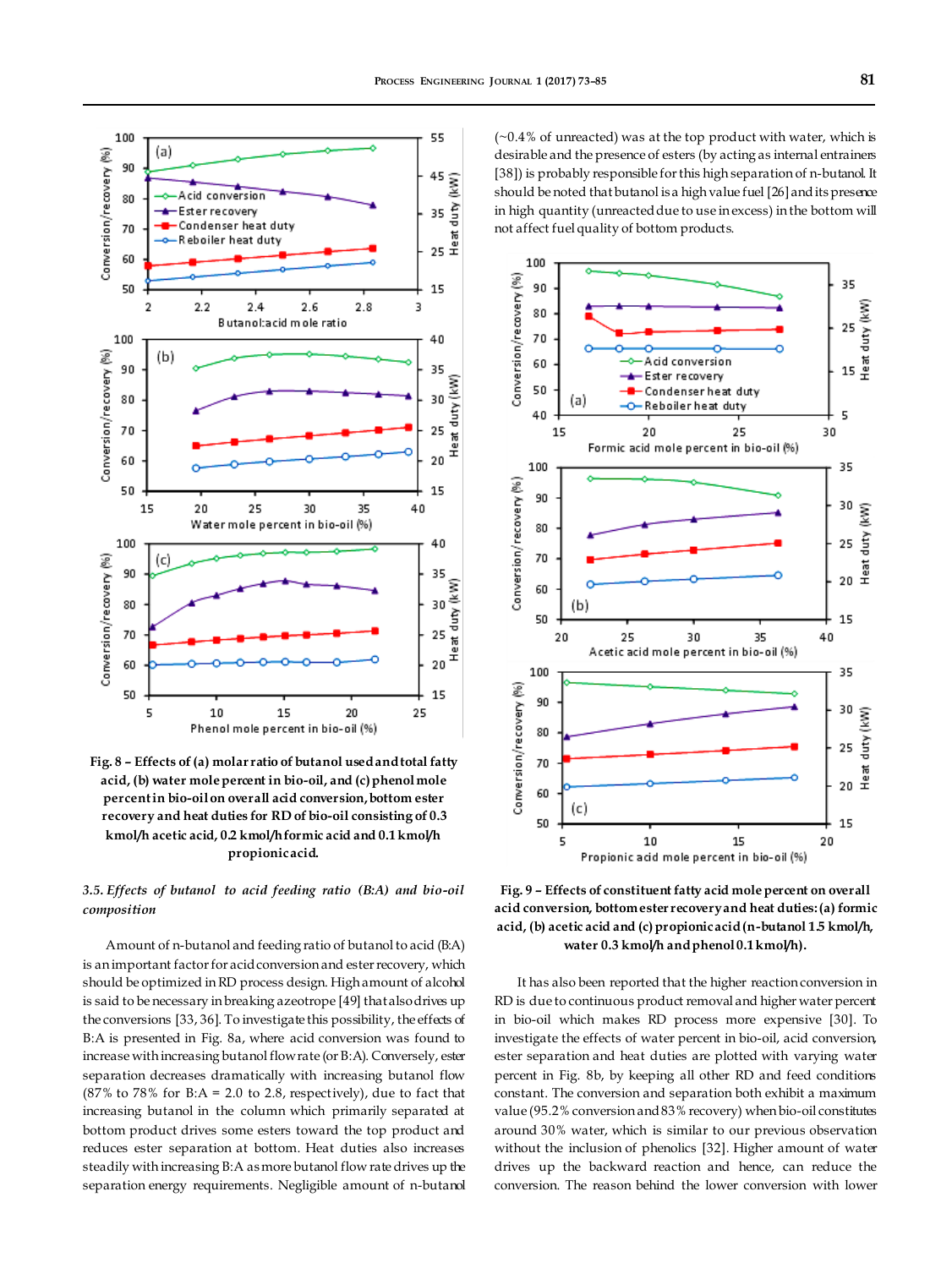water percent (<30%) is quite surprising, but can be explained by the fact that other parameters were optimized based on 30% water content and a water content other than 30% is not optimized. Both condenser and reboiler heat duties increase with increasing water percent as more water needs to be separated in RD column, which increases the energy requirements.

Additionally, since we are using phenol for the first time for biooil esterification, an understanding of the effects of phenol composition is certainly a necessity. When acid conversion, ester recovery and heat duties are plotted against varying phenol concentration by keeping the amounts of acids and RD parameters the same, we found that acid conversion continues to increase with increasing phenol from 89.5% for 5% phenol to 98.3% for 22% phenol (Fig. 8c). This is probably due to the fact that the presence of phenol and phenolic products breaks or diminishes the azeotropes in butanol/acid/ester/water systems by acting as entrainers; and phenol reacts with formic acid primarily to drive up the conversions. Ester separation at the bottom shows an interesting trend as it increases to 87.8% (for 15% phenol) but decreases again for more than 15% phenol. The reduction in ester recovery after 15% phenol can be ascribed to the volatility difference between phenolics and other components that drives other esters toward the top products (Table 1). Relation between condenser heat duty and phenol concentration is straightforward as it increases almost linearly with increasing phenol concentration whereas reboiler heat duty is less affected by the phenol concentration.

Effects of different fatty acid (formic, acetic and propionic) composition is presented in Fig. 9a-c, where acid percentage in the feed was varied by keeping water and phenol feeding rate and all other distillation parameters constant. Overall acid conversions tend to decrease when any of the constituent acid in bio-oil percent is higher (96.6% to 86.8% for 16.7% to 27.3% formic acid, 96.9% to 90.9% for 22.2% to 36.4% acetic acid, and 96.6% to 92.9% for 5.3% to 18.2% propionic acid). This is understandable as higher amount of acid find same amount of n-butanol to react with and B:A reduces, resulting in lower conversions. Thus n-butanol molar flow in reactive distillation should be increased accordingly to drive up the conversion again. Ester separation increases with increasing amount of acetic (77.8% to 85.2% for 22.2% to 36.4% acetic acid) and propionic acid (78.7% to 88.6% for 5.3% to 18.2% propionic acid) but the effect of formic acid composition on ester separation is less pronounced (constant around 82.5−83%). This is because formic acid reacts primarily with phenol to produce phenyl formate, which ends up as bottom product very easily, whereas acetic and propionic acid produces butyl acetate and propionate, respectively, which have effects on overall ester separation. Energy requirements at condenser and reboiler increases linearly with increasing acid compositions as more acid needs to be separated, which drives up the energy requirement. Condenser heat duty change from 16.7% to 18.4% of formic acid (−27.8 kW to 24.0 kW) is surprising but may be due to competing reaction between formic acid/n-butanol and formic acid/phenol systems.

# *3.6. Optimized simulation results with different bio-oil compositions*

Since, for the first time, we are including phenol as part of biooil in RD simulation, a detail understanding of the effects of phenol

concentration is required. In Table 1, RD simulation results were presented for 5, 10 and 20 mol% of phenol, using the previously optimized RD column and feed conditions. The optimized  $N_{rec}$ ,  $N_{ran}$ and  $N_{str}$  were 11, 13 and 1, respectively ( $N_{total}$  = 27) and optimized location were  $13<sup>th</sup>$  and  $25<sup>th</sup>$  stage for bio-oil and n-butanol feed, respectively. Total condenser and kettle reboiler were used for all the simulations. Optimum RR and D:F were 1.5 and 0.38, respectively, as described earlier. When 5% phenol was used (along with 30% water, 30% acetic acid, 20% formic acid and 15% propionic acid), overall acid conversion was 88.5% and ester separation was 80.5%. Individual acid conversions were 90.7%, 88% and 84.7% for acetic, formic and propionic acid, respectively. Phenol exclusively reacted with formic acid with 100% conversion to produce phenyl formate and all the phenyl formate was separated as a bottom product. Regarding n-butanol and water, only 0.3% n-butanol was found in the top product whereas almost 10% of total water (5.9 mol% of bottom product) was present in the bottom product. Top product and bottom product temperatures were 168.1 °C and 201.1°C, respectively, which correspond to higher amount of water (82.4% of top products) present in the top product. The condenser and reboiler heat duties were −23.88 kW and 20.57 kW, respectively. It is very interesting to note that, higher feed bio-oil temperature reduces the reboiler heat duties, similar to high molecular weight fatty acid esterification with methanol [17]. Hence, high pressure reactive distillation allows reduction in total energy requirements, which should negate the higher costs of high-pressure column.

When 10% phenol was used with 30% water, 30% acetic acid, 20% formic acid and 10% propionic acid, total acid conversion and ester recovery increased to 95.2% and 83%, respectively. This observation is in agreement with Fig. 8c, where it was shown that both conversion and ester recovery increase with phenol composition up to 15% phenol. The individual acid conversion was 96.7%, 98% and 95% for acetic acid, formic acid and propionic acid, respectively. Higher conversion for formic acid indicates it has a very high reactivity towards phenol (100% phenol conversion). Like 5% phenol simulation, negligible amount (0.4%) of unreacted nbutanol was lost with water in top product but less water was found in the bottom (4.8% of total water or 2.7% of bottom product), which should increase the fuel quality of the upgraded bio-oil. Lesser amount of water also resulted in higher bottom temperature (205.4°C). Although, condenser heat duty increased to −24.15 kW for 10% phenol, reboiler heat duty reduced slightly to 20.33 kW. But, these trends changed drastically when 20% phenol (30% water, 20% acetic acid, 15% formic acid and 5% propionic acid) was used, for which although overall conversion increased to 99.2%, ester separation decreased to 74.6%, similarly as shown in Fig 8c. Individual acid conversion was 100%, 100% and 92% for acetic acid, formic acid and propionic acid, respectively. Although, water in bottom reduced to zero, 2% unreacted n-butanol went into top water-rich product. Higher amount of butyl-acetate also went towards the top product, which is the main reason behind lower ester recovery at bottom. Bottom feed temperature was 211.4 °C, suggesting absolute absence of water that drives up the temperature. Heat duties were −23.92 kW and 20.20 kW for condenser and reboiler, respectively. It is also evident that phenol is not reactive towards acetic and propionic acid, as unreacted phenol is found primarily at the bottom product when molar ratio of phenol to formic acid is more than one (20% phenol to 15% formic acid).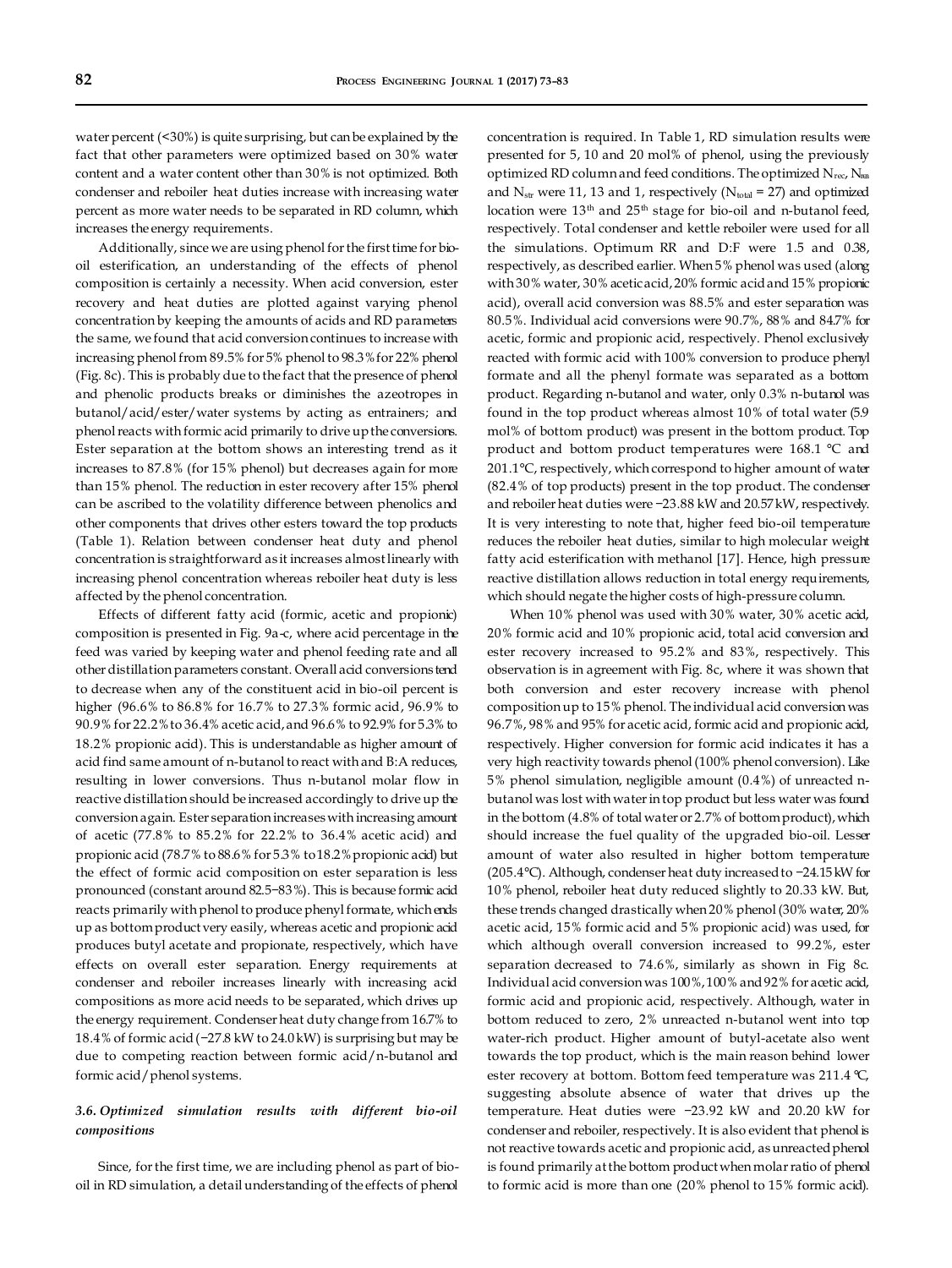Higher amount of phenolics as well as binary azeotrope between water-butyl acetate system [32] drives the acidic esters toward the top, which in this case is responsible for less ester at bottom.

Finally, it should be noted that four steps (feasibility, synthesis, design and economic/energetic optimization) required to fulfill a RD unit operation described by Thery et al. [50], have been demonstrated for a complex bio-oil system consisting of fatty acid mixtures, phenolics and alcohols using common process design and optimization (AspenTech<sup>TM</sup>) software tools. This should provide a robust background for the simulation of more complex multicomponent upgradation processes involving other bio-oil components including glycerol, aldehydes, ketons, other phenolics and sugars. Additionally, aldehydes/ketones and phenolics present in bio-oil can undergo acetylation/ketalization and alkylation types of reaction, respectively, with n-butanol to produce high value chemicals and fuel additives [21, 51-54], and should be incorporated with esterification reactions. There are rooms for further process intensification such as heat integration, external and internal recycling and internal product recovery. Butyl acetate present at top product (0.08−0.11 kmol/h) can be separated from water using another extractive/azeotropic distillation unit (to break the waterester azeotrope) and can be mixed with ester product. Also, there are possibilities of several side reactions at high temperature including ether formation and decompositions [36], which should be incorporated for a more comprehensive process design. However, these are beyond the scope of the current investigation and will be the subject of future studies.

# **4. Conclusion**

The Aspen simulation for reactive distillation (RD) of complex bio-oil esterification with n-butanol was carried out for the upgradation of pyrolysis bio-oil. The binary and ternary interaction between the components of n-butanol/acetic acid/n-butyl acetate/water system with phenolic compounds were studied by using Aspen Property PLUS at 10 bar pressure to observe the phase equilibrium behavior of this complex mixture, liquid-liquid phase splitting and possible location of azeotropes. Aspen 'Design Specification' and 'Sensitivity Analysis' tools were used to optimize the RD unit and to establish the effect of various parameters and to optimize the RD process, respectively, when 1 kmol/h of complex fatty acid mixture and phenol was considered as bio-oil. The simulation should advance the existing knowledge of single ester synthesis which has been previously done mostly at low pressure to more complex systems, and provide a framework for extending column simulation to complex RD.

When 10% phenol was added to the bio-oil as a constituent, overall reaction conversion was 95% and the alcohol feed requirement reduced considerably due to the acid-phenol reaction (primarily with formic acid). The produced fatty acid esters were in a mixture and this high degree of conversion and separation was attributed to internal entrainer effects of esters and phenolics. Phenol was found to be highly reactive to formic acid and all the phenol reacted to formic acid exclusively to produce phenyl formate. Optimum total number of stages was found to be 27 where optimized number of rectifying, reactive and stripping stages were 11, 13 and 1, respectively. Optimum bio-oil and n-butanol feed stages were  $13<sup>th</sup>$  and  $25<sup>th</sup>$ , respectively, for the simulation. The

temperature and composition profiles for each of the simulation are drawn along the column length. Sensitivity analysis was done to optimize various input parameters including reflux ratio, distillate to feed ratio and butanol flow-rate to achieve higher acid conversion, ester separation and lower energy requirements. Optimum reflux ratio, distillate to feed ratio and n-butanol:acid molar feed ratio was 1.5, 0.38 and 2.5, respectively. The effects of varying amount of water, phenol and acids (acetic, formic and propionic) were also demonstrated. The inclusion of phenolic reaction will open a new dimension, where phenolic compounds (a major portion of bio-oil) can be incorporated in bio-oil RD design. The Aspen based simulation performed in this work could also provide valuable insight into lab-scale and industrial reactive distillation column design and the parameters calculated could play a vital role in catalyst design for RD of pyrolysis bio-oil.

#### **Acknowledgements**

A contribution of North Carolina Agricultural and Technical State University fully or partially supported by United States Department of Agriculture-National Institute of Food and Agriculture (Grant No: USDA-NIFA 2010-38821-21512). We thank the late Dr. Franklin King for his help in distillation column simulation and Dr. Lijun Wang for his advice during project initiation.

## **REFERENCES**

- [1] M. F. Demirbas, M. Balat, Recent advances on the production and utilization trends of bio-fuels: A global perspective. Energy Convers. Manage., 47 (2006) 2371- 2381. doi: 10.1016/j.enconman.2005.11.014.
- [2] M. Balat, Global bio-fuel processing and production trends. Energy Explor. Exploit., 25 (2007) 195-218.
- [3] C. S. Theegala, J. S. Midgett, Hydrothermal liquefaction of separated dairy manure for production of bio-oils with simultaneous waste treatment. Bioresour. Technol., 107 (2012) 456-63. doi: 10.1016/j.biortech.2011.12.061.
- [4] S. Xiu, A. Shahbazi, V. Shirley, D. Cheng, Hydrothermal pyrolysis of swine manure to bio-oil: Effects of operating parameters on products yield and characterization of biooil. J. Anal. Appl. Pyrolysis, 88 (2010) 73-79. doi: 10.1016/j.jaap.2010.02.011.
- [5] J. Xu, J. Jiang, J. Chen, Y. Sun, Biofuel production from catalytic cracking of woody oils. Bioresour. Technol., 101 (2010) 5586-5591. doi: 10.1016/j.biortech.2010.01.148.
- [6] A. A. Kiss, F. Omota, A. C. Dimian, G. Rothenberg, The heterogeneous advantage: Biodiesel by catalytic reactive distillation. Top. Catal., 40 (2006) 141-150. doi: 10.1007/s11244-006-0116-4.
- [7] A. A. Kiss, A. C. Dimian, G. Rothenberg, Biodiesel by catalytic reactive distillation powered by metal oxides. Energy Fuels, 22 (2007) 598-604. doi: 10.1021/ef700265y.
- [8] Y. G. Adewuyi, M. A. Khan, N. Y. Sakyi, Kinetics and modeling of the removal of nitric oxide by aqueous sodium persulfate simultaneously activated by temperature and Fe2+. Ind. Eng. Chem. Res., 53 (2014) 828-839. doi: 10.1021/ie402801b.
- [9] Y. G. Adewuyi, M. A. Khan, Nitric oxide removal by combined persulfate and ferrous–EDTA reaction systems. Chem. Eng. J., 281 (2015) 575-587. doi: 10.1016/j.cej.2015.06.114.
- [10] Y. G. Adewuyi, M. A. Khan, Nitric oxide removal from flue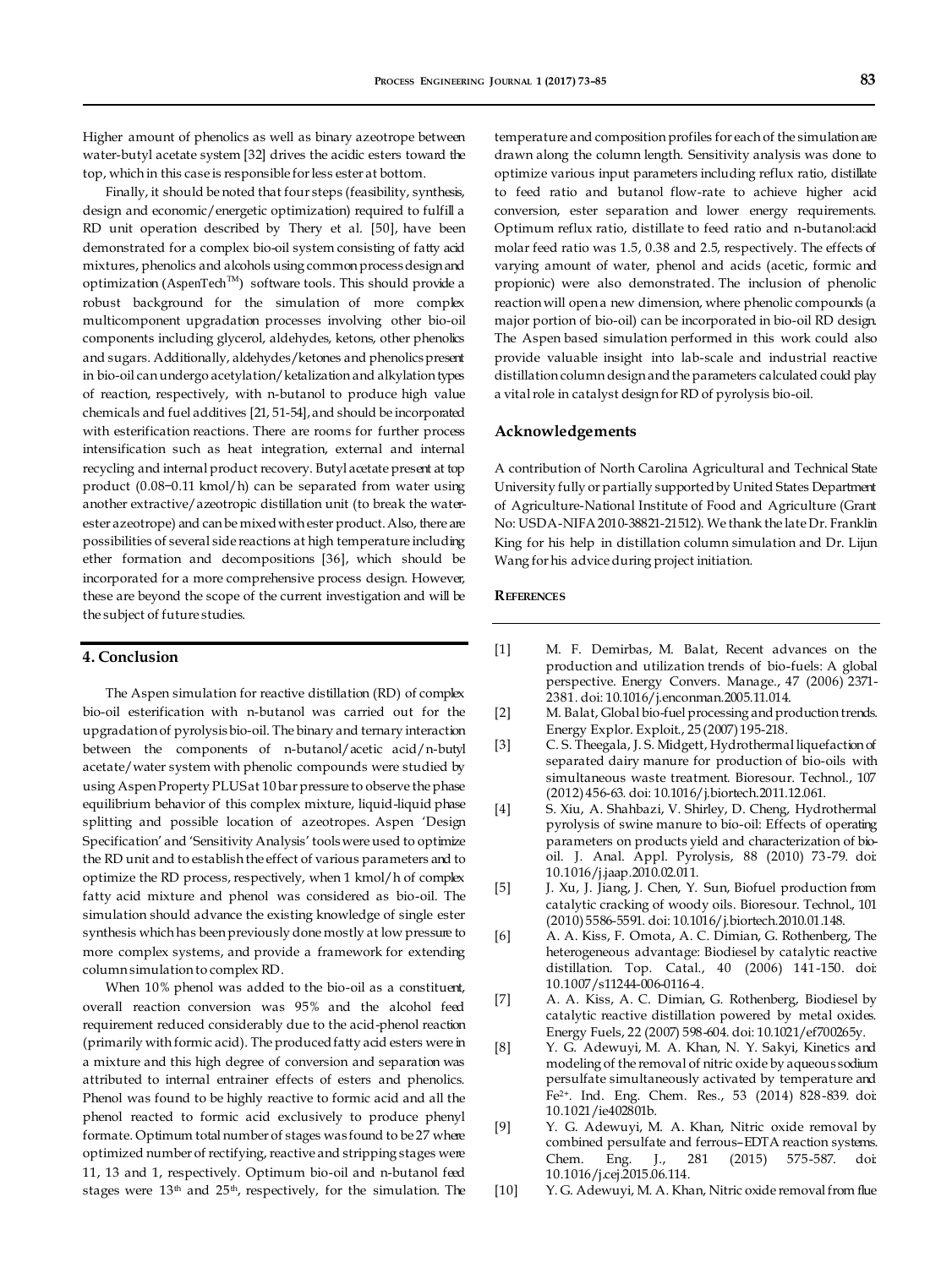gas by combined persulfate and ferrous–EDTA solutions: Effects of persulfate and EDTA concentrations, temperature, pH and SO2. Chem. Eng. J., 304 (2016) 793- 807. doi: 10.1016/j.cej.2016.06.071.

- [11] Y. G. Adewuyi, N. Y. Sakyi, M. A. Khan, Simultaneous removal of NO and SO<sub>2</sub> from flue gas by combined heat and Fe2+ activated aqueous persulfate solutions. Chemosphere, 193 (2018) 1216-1225. doi: 10.1016/j.chemosphere.2017.11.086.
- [12] A. A. Kiss, J. G. Segovia-Hernández, C. S. Bildea, E. Y. Miranda-Galindo, S. Hernández, Reactive DWC leading the way to fame and fortune. Fuel, 95 (2012) 352-359. doi: 10.1016/j.fuel.2011.12.064.
- [13] Z. Yang, A. Kumar, R. L. Huhnke, Review of recent developments to improve storage and transportation stability of bio-oil. Renewable Sustainable Energy Rev., 50 (2015) 859-870. doi: 10.1016/j.rser.2015.05.025.
- [14] J. P. Diebold, A review of the chemical and physical mechanisms of the storage stability of fast pyrolysis biooils. 1999, National Renewable Energy Lab., Golden, CO (US).
- [15] L. Ciddor, J. A. Bennett, J. A. Hunns, K. Wilson, A. F. Lee, Catalytic upgrading of bio-oils by esterification. J. Chem. Technol. Biotechnol., 90 (2015) 780-795. doi: 10.1002/jctb.4662.
- [16] J.-S. Lee, S. Saka, Biodiesel production by heterogeneous catalysts and supercritical technologies. Bioresour. Technol., 101 (2010) 7191-7200. doi: 10.1016/j.biortech.2010.04.071.
- [17] M. Banchero, G. Gozzelino,  $Nb<sub>2</sub>O<sub>5</sub>$ -catalyzed kinetics of fatty acids esterification for reactive distillation process simulation. Chem. Eng. Res. Des., 100 (2015) 292-301. doi: 10.1016/j.cherd.2015.05.043.
- [18] X. Junming, J. Jianchun, S. Yunjuan, L. Yanju, Bio-oil upgrading by means of ethyl ester production in reactive distillation to remove water and to improve storage and fuel characteristics. Biomass Bioenergy, 32 (2008) 1056- 1061. doi: 10.1016/j.biombioe.2008.02.002.
- [19] T. A. Peters, N. E. Benes, A. Holmen, J. T. F. Keurentjes, Comparison of commercial solid acid catalysts for the esterification of acetic acid with butanol. Appl. Catal. A, 297 (2006) 182-188. doi: 10.1016/j.apcata.2005.09.006.
- [20] S. Steinigeweg, J. Gmehling, n-butyl acetate synthesis via reactive distillation: Thermodynamic aspects, reaction kinetics, pilot-plant experiments, and simulation studies. Ind. Eng. Chem. Res., 41 (2002) 5483-5490. doi: 10.1021/ie020179h.
- [21] G. Praveen, V. L. Ch, A. Ganesh, S. Mahajani, Stabilization of pyrolysis oil: Comparison of reactive distillation and reactive chromatography. Chem. Eng. Process.: Process Intens., 95 (2015) 327-338. doi: 10.1016/j.cep.2015.07.016.
- [22] Y. Liu, Z. Li, J. J. Leahy, W. Kwapinski, Catalytically upgrading bio-oil via esterification. Energy Fuels, 29 (2015) 3691-3698. doi: 10.1021/acs.energyfuels.5b00163.
- [23] V. G. Deshmane, Y. G. Adewuyi, Mesoporous nanocrystalline sulfated zirconia synthesis and its application for FFA esterification in oils. Appl. Catal. A, 462 (2013) 196-206. doi: 10.1016/j.apcata.2013.05.005.
- [24] E. Cossio-Vargas, S. Hernandez, J. G. Segovia-Hernandez, M. I. Cano-Rodriguez, Simulation study of the production of biodiesel using feedstock mixtures of fatty acids in complex reactive distillation columns. Energy, 36 (2011) 6289-6297. doi: 10.1016/j.energy.2011.10.005.
- [25] F. I. Gomez-Castro, V. Rico-Ramirez, J. G. Segovia-Hernandez, S. Hernandez-Castro, M. M. El-Halwagi, Simulation study on biodiesel production by reactive distillation with methanol at high pressure and

temperature: Impact on costs and pollutant emissions. Comput. Chem. Eng., 52 (2013) 204-215. doi: 10.1016/j.compchemeng.2013.01.007.

- [26] J. L. Smith, J. P. Workman, Alcohol for motor fuels. 1980: Colorado State University Extension Service.
- [27] F. H. Mahfud, I. Melián-Cabrera, R. Manurung, H. J. Heeres, Biomass to fuels: Upgrading of flash pyrolysis oil by reactive distillation using a high boiling alcohol and acid catalysts. Process Saf. Environ. Prot., 85 (2007) 466-472. doi: 10.1205/psep07013.
- [28] F. I. Gómez-Castro, V. Rico-Ramírez, J. G. Segovia-Hernández, S. Hernández-Castro, Esterification of fatty acids in a thermally coupled reactive distillation column by the two-step supercritical methanol method. Chem. Eng.<br>
Res. Des., 89 (2011) 480-490. doi: Res. Des., 89 (2011) 480-490. doi: 10.1016/j.cherd.2010.08.009.
- [29] A. C. Dimian, C. S. Bildea, F. Omota, A. A. Kiss, Innovative process for fatty acid esters by dual reactive distillation. Comput. Chem. Eng., 33 (2009) 743-750. doi: 10.1016/j.compchemeng.2008.09.020.
- [30] A. Arpornwichanop, K. Koomsup, W. Kiatkittipong, P. Praserthdam, S. Assabumrungrat, Production of n-butyl acetate from dilute acetic acid and n-butanol using different reactive distillation systems: Economic analysis. J. Taiwan Inst. Chem. Eng., 40 (2009) 21-28. doi: 10.1016/j.jtice.2008.07.009.
- [31] L. Domingues, C. I. C. Pinheiro, N. M. C. Oliveira, Optimal design of reactive distillation systems: Application to the production of ethyl tert-butyl ether (ETBE). Comput.<br>Chem. Eng., 64 (2014) 81-94. doi: Eng.,  $64 \t(2014) \t81-94$ . doi: 10.1016/j.compchemeng.2014.01.014.
- [32] M. A. Khan, Y. G. Adewuyi. Simulation of reactive distillation for esterification of pyrolysis bio-oil. The Proceeding of AIChE Annual Meeting, 2013, San Francisco, California, USA.
- [33] M. Banchero, R. D. Kusumaningtyas, G. Gozzelino, Reactive distillation in the intensification of oleic acid esterification with methanol – a simulation case-study. J. Ind. Eng. Chem., 20 (2014) 4242-4249. doi: 10.1016/j.jiec.2014.01.027.
- [34] D. Mohan, C. U. Pittman, P. H. Steele, Pyrolysis of wood/biomass for bio-oil: A critical review. Energy Fuels, 20 (2006) 848-889. doi: 10.1021/ef0502397.
- [35] C. A. Mullen, A. A. Boateng, Chemical composition of biooils produced by fast pyrolysis of two energy crops†. Energy Fuels, 22 (2008) 2104-2109. doi: 10.1021/ef700776w.
- [36] M. Cruz-Díaz, C. Buchaly, P. Kreis, E. S. Pérez-Cisneros, R. Lobo-Oehmichen, A. Górak, Synthesis of n-propyl propionate in a pilot-plant reactive distillation column: Experimental study and simulation. Comput. Chem. Eng., 39 (2012) 118-128. doi: 10.1016/j.compchemeng.2012.01.004.
- [37] S. Löning, C. Horst, U. Hoffmann, Theoretical investigations on the quaternary system n‐butanol, butyl acetate, acetic acid and water. Chem. Eng. Technol., 23 (2000) 789-794. doi: 10.1002/1521- 4125(200009)23:9<789::AID-CEAT789>3.0.CO;2-E.
- [38] M. Cho, S. Jo, G. Kim, M. Han, Entrainer-enhanced reactive distillation for the production of butyl acetate. Ind. Eng. Chem. Res., 53 (2014) 8095-8105. doi: 10.1021/ie403049z.
- [39] A. Samarov, M. Toikka, A. Toikka, Liquid–liquid equilibrium and critical states for the system acetic acid + n-butanol + n-butyl acetate + water at 308.15 K. Fluid Phase Equilib., 385 (2015) 129-133. doi: 10.1016/j.fluid.2014.11.004.
- [40] D. O. Araromi, J. A. Sonibare, J. O. Emuoyibofarhe, Fuzzy identification of reactive distillation for acetic acid recovery